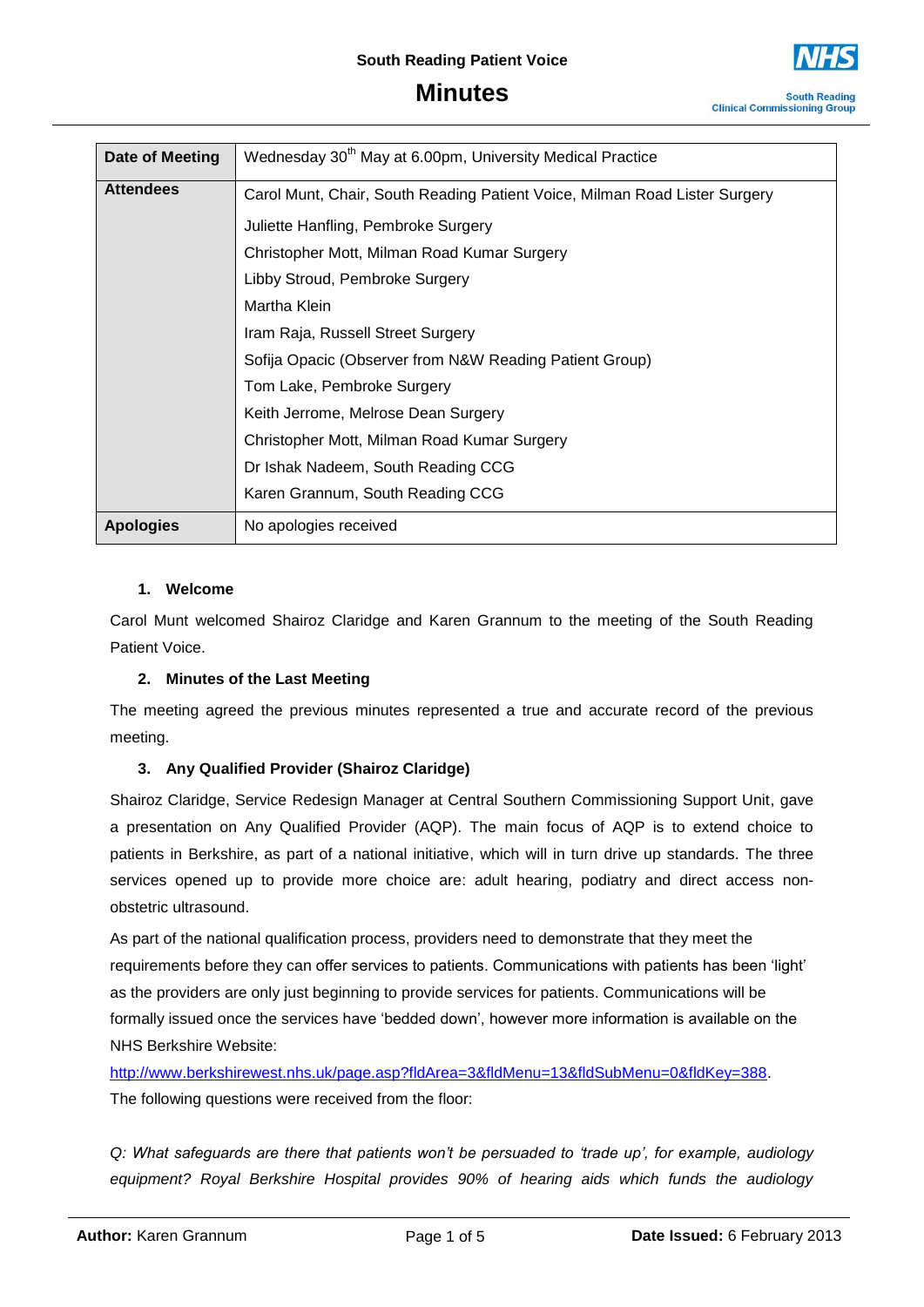*department, if their income is reduced with activity directed to private providers, what is the impact? There is no evidence that patients have campaigned for this increased choice.*

*A: There was a national directive to open up choice to patients using AQP as a tool to achieve this. There was little scope to negotiate on this; our role was to deliver to a national timetable. There are clear stipulations in the contract regarding private services and ensuring providers separate the NHS and private services.*

*Q: If a patient is referred to, for example, SpecSavers, how qualified will the staff be?*

*A: The GP initiates the referral on behalf of the patient. There is an inclusion and exclusion criteria as part of the referral process. Any services previously provided are still available. Staff qualification is specified and covered in the NHS contract specifications.*

*Q: Where does the liability lie for a franchised provider?*

*A: The liability lies with the overarching provider to manage the franchised outlets. For example, with adult hearing, each store will be visited by UKAS (UK Accreditation Service) to ensure it is up to agreed standard.*

**Action:** Shairoz Claridge agreed to circulate the published qualification criteria and service specifications.

*Q: How do the skills of clinicians at RBH equate to staff providing AQP services? They have little experience in comparison.*

*A: With audiology, for example, the staff are qualified to assess and fit hearing aids. RBH continue to provide complex service requirements.*

*Q: Why would a GP recommend different providers?*

*A: Patients may want to choose a provider closer to home or with shorter waiting times.*

*Q: SpecSavers are now advertising their services as availability nationally which sounds attractive and implies GP involvement.*

*A: The Commissioning Support Unit is aware of this campaign and they have asked the provider to minimise references that implies GP involvement.*

*Q: How will the GPs be able to determine a simple and complex case, thus making the most appropriate referral?*

*A: GPs are able, in the majority of cases, to identify a simple or complex case. If there is doubt, a GP will usually err on the side of caution and refer to secondary care. A GP will usually present a range of options to a patient, who will then decide the best option for their personal circumstances. GPs are not incentivised for recommending one provider over another. Any conflict of interest has to be declared. There is no competition on price.*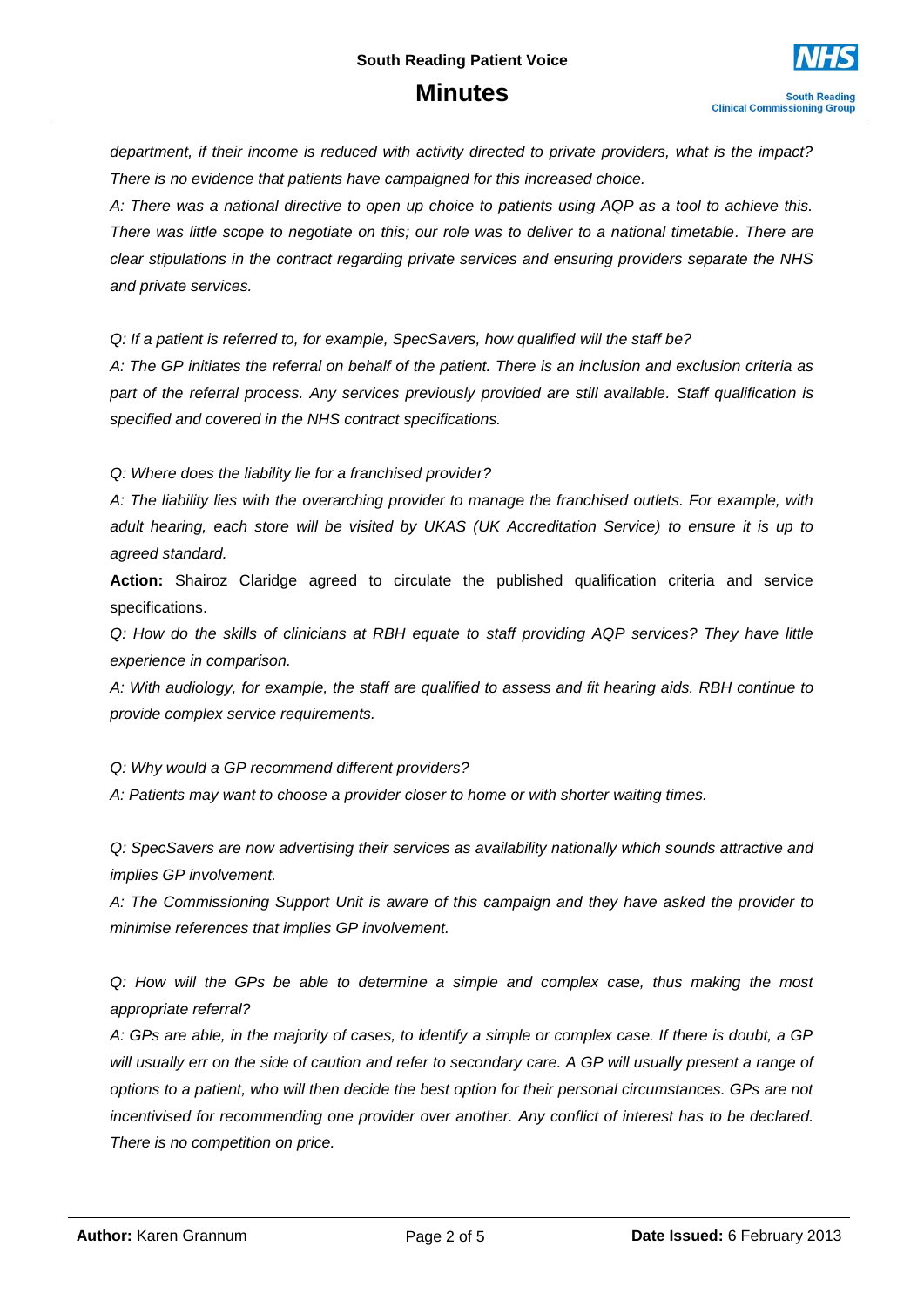*Q: It is not clear South Reading Patient Voice was properly consulted about what services to apply AQP to. There was little information available last year and it appears to be privatisation of the NHS by the back door.*

*A: The concerns of the group have been noted and will be raised with the Department of Health.*

**Action:** Shairoz Claridge to raise with the Department of Heath the concerns of the group around the lack of information and consultation on this initiative.

*Q: Does ultrasound include scans of the heart? What is the inclusion/exclusion criteria and is this made clear in the contract?*

*A: Scans for heart are not included.* 

Carol Munt proposed the following motion to the group: *'Not enough information has been provided to the Patient Voice to give constructive comment. Had the Patient Voice received this information, they would not have recommended audiology for AQP'.*

The motion was agreed by the majority with two abstentions and none against.

*Q: It would be useful to have a survey in a year's time to identify how many patients have a private hearing aid.*

*A: A patient survey will be sent from the provider to each patient. This suggestion will be added to ask patients this question.*

**Action:** Shairoz Claridge to add a question to the providers' survey. This will be circulated to Carol Munt for comment to ensure it is in 'patient friendly' language.

#### **4. Ophthalmology Services (Shairoz Claridge)**

Shairoz Claridge confirmed that this is an early proposal and in the inception stage. The Berkshire West vision is to have an integrated eye service with all providers working under the umbrella of one provider. The aim is to provide better services, improve patient satisfaction and experience.

Currently, the Practice PLC provides non-complex ophthalmology for patients, for example, red eye. They triage all referrals received from GPs and other providers. However, the plan is to have an integrated triage at RBH and then manage the community providers.

Shairoz Claridge agreed to come back to the Patient Voice in March when the proposal had been furthered discussed with RBH.

#### **5. Commissioning Plan (Dr Ishak Nadeem and Karen Grannum)**

Karen Grannum informed the meeting of the three main priorities for the CCG: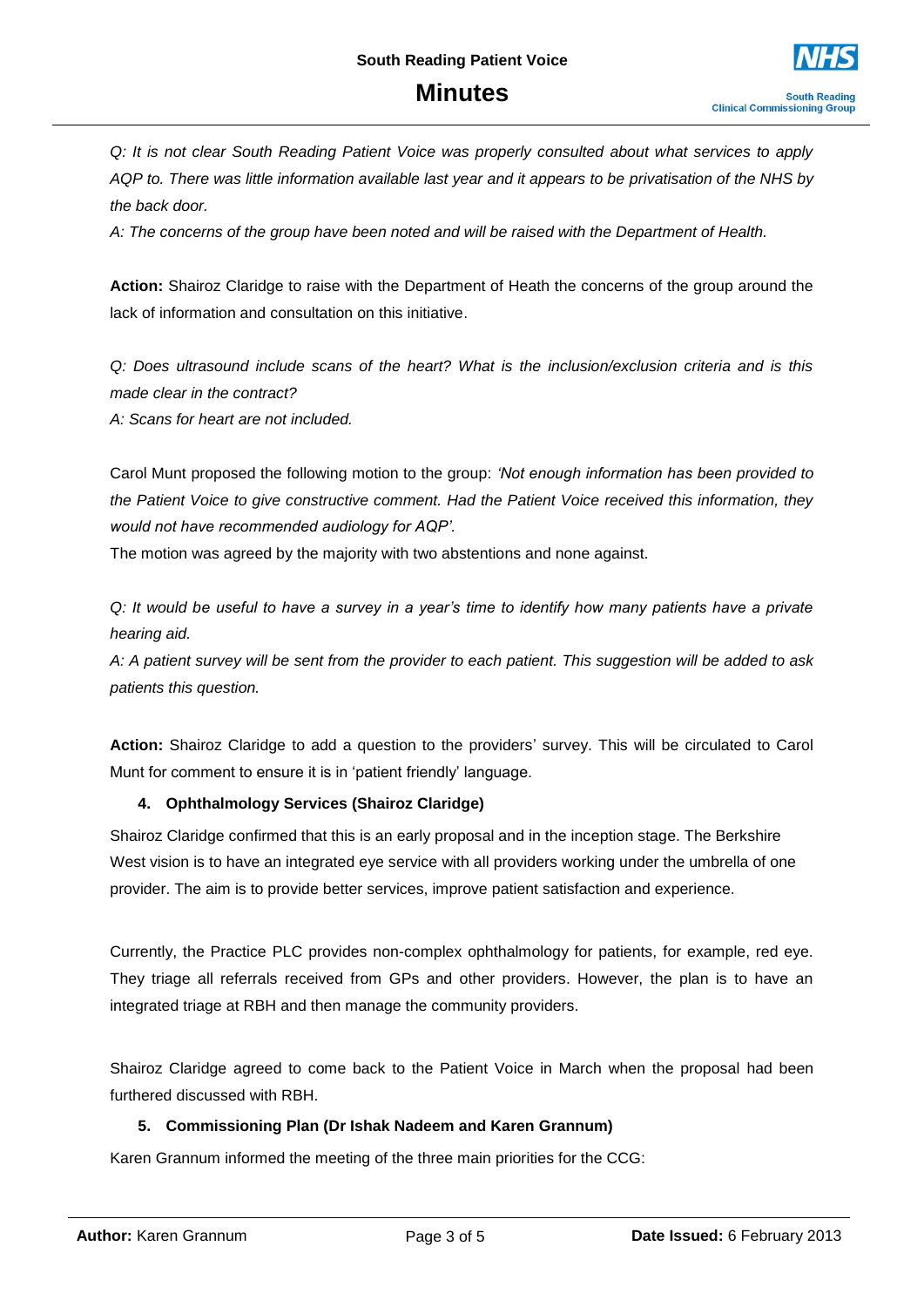Diabetes 9 Care Pathways

A Diabetic Nurse has been appointed to provide essential health checks for those aged between 40- 75.

Year 1 Immunisations

*Q: What is the rationale for targeting Immunisations given the target percentage increase is so small? A: Although the target increase is small, the number of children the target relates to is large. This is for patients within their first year and centres around raising standards in all practices to ensure herd immunity.*

*Q: Will there be a campaign to recruit more health visitors?*

*A: The staff are employed by Berkshire Healthcare Foundation Trust, however, the CCG can apply pressure on the provider and monitor performance.* 

Cardiovascular Disease Health Checks

*These have been running for a number of years and the numbers of patients checked are increasing. A nurse supports under achieving practices by going out and providing help.*

*Q: Would supermarkets like Tescos be identified as venues for taking patient's blood pressure? A: One risk factor on its own will not provide meaningful clinical information about the patient.*

Tom Lake congratulated the CCG on the 'Plan on a Page' which he felt clear and well presented. Karen Grannum agreed to pass this feedback to Eleanor Mitchell, CCG Operations Director.

#### **6. Chair's report (Carol Munt)**

Carol Munt reported she and Tom Lake attended a meeting with the CCG to discuss how the Patient Voice could best provide support. Carol Munt was clear that she wanted to be free to put her points across and avoid a 'tick box' engagement exercise and the meeting was in broad agreement with this. The meeting requested this item be included on the agenda for the next meeting.

**Action:** Karen Grannum to include how Patient Voice can best support the CCG on the next meeting's agenda.

An observer from North and West Reading Patient Group suggested the group decide how it wants to brand itself; she suggested 'supportive and friendly'. She commented that it was important for the group to consider how it gets its message across and ensure people are listening.

Carol Munt attended the following:

- Two conferences on Dying Matters which will be written up and circulated
- South Reading Dementia conference